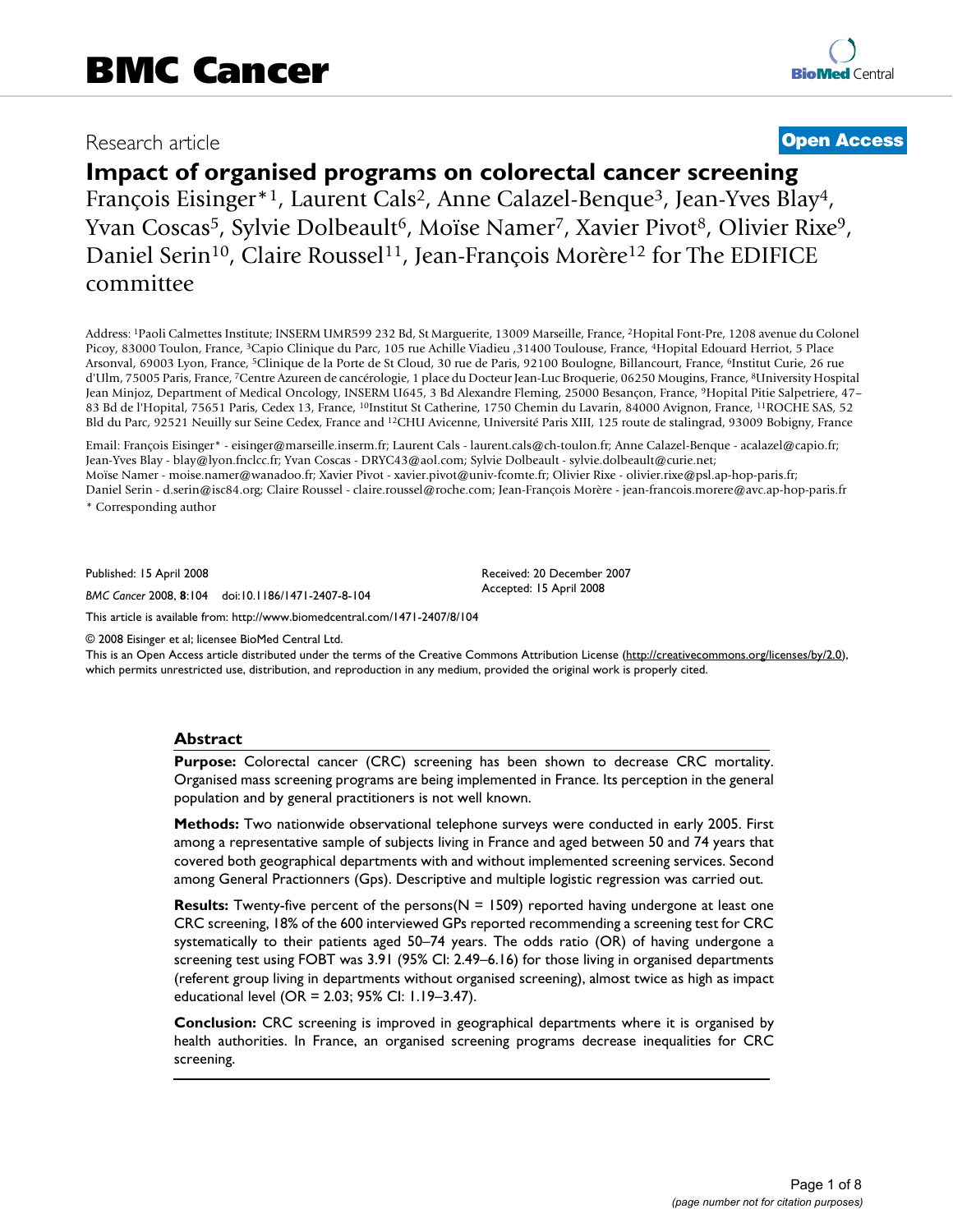### **Background**

Evidence of the efficacy of screening for colorectal cancer (CRC), in terms of both reduced mortality and reduced incidence through removal of adenomatous polyps, led both the U.S. Preventive Services Task Force [1] and the Advisory Committee on Cancer Prevention in the European Union [2] to recommend mass screening. Colorectal cancer organised screening is increasing at different regional and national levels [3]. In 1998 the French National Consensus Conference on Colorectal Cancer distinguished three levels of risk (moderate, high or very high) and advocated the use of Hemoccult II for mass screening of subjects with moderate risk [4]. Based upon academic initiatives, early studies have been carried out in 3 French departments since 1998 or earlier [5]. Later on, the French national cancer plan focused on screening interventions, including CRC and, from 2003 onwards, regional organised screening programs were set up within a national plan with the objective of nationwide coverage by the end of 2007 [6]. In these programs, biennial faecal occult blood test (FOBT) is first provided by Gps, free on charge, to all subjects aged 50 to 74 years. Over a 4 to 6 month period, the test is mailed to non participants with eventualy a reminder letter. The ongoing progressive implementation of colorectal cancer screening in France affords the unique opportunity to look at differences in compliance, knowledge of population and physicians attitudes between areas with or without organised screening programs.

The EDIFICE nationwide survey was carried out in early 2005 to provide a snapshot of cancer screening procedures in France in 4 selected cancer indications, including CRC. Results of this survey for CRC screening are presented hereunder.

# **Methods**

#### *Framework*

France administration (including Health administration) is divided into 20 "Regions" (Equivalent to Provinces in Canada or Landers in Germany but with less empowerment than states in the USA) and 95 "Departments". The mean number of inhabitants is 3,1 million for Regions and 650 000 for Departments.

When organised, disease screening is currently carried out at the departmental level after decision at the national level. Once a decision is made about which services to offer and to whom (decision and funding at the national level), the local health administration submit to the Health Ministry an authorization to start the program, once fulfil all the specifications described by the Ministry. For colorectal cancer the specifications mainly are the following: Training of GP, an information letter to every affiliated to the National Health Insurance System

(almost every person living in France) age 50–74y, no more than one center to analyse FOBT by department, the utilization of Hemoccult, description of criteria for not undergone FOBT (among which familial history of Colorectal cancer...).

Therefore there is a national way to organised screening, but local differences about when the program started.

#### *General Population survey*

A nationwide observational survey (opinion poll) was carried out by telephone from January 18t to February 2, 2005 among a representative sample of subjects living in France and aged 40–74 years. Representativeness of the survey sample for gender, age, profession and double stratification by geographical area and community size as compared to the French general population was ensured by the use of the method of quotas [7], based on the statistics of the French Employment Survey conducted in 2002 by the French National Institute for Statistics and Economical Studies (INSEE). The 170-item survey questionnaire was administered by trained and independent interviewers of TNS-Healthcare SOFRES using the Computer-Assisted Telephone Interview (CATI) technique. Telephone interviews lasted 25 minutes on average. On account of the size of the questionnaire, questions concerning four cancers studied (breast, colorectal, prostate and lung cancer) were rotated during the successive telephone interviews. The survey questionnaire collected information about subjects' socio-demographic characteristics (gender, age, residence area, community size), attitude and behaviour regarding cancer screening (in general and for the four organs concerned), actual experience of cancer screening, and attitude as regards personal health (self-medication, perceptions on vaccination, medical consultation during the past year, tobacco and alcohol consumption). The questionnaire distinguished tests performed for screening purpose and those performed following symptoms. A main sample of 1 509 subjects aged between 40 and 74 years was interviewed. An additional sample of 100 subjects aged between 50 and 74 years (recommended age interval for the screening of CRC) was also interviewed in order to obtain a representative number of subjects living in the 22 French departments involved in organised CRC screening programs. Computerised weighting [8] of the whole sample of 1 609 subjects allowed for compensation of under-representation of the additional sample in the whole sample (adjustment to the proportion of all subjects living in the 22 departments involved in organised CRC screening programs). Subjects with a personal history of cancer  $(N = 105)$  were excluded from analysis because actual experience of cancer might affect cancer screening perceptions. Therefore, the whole subject sample analysed was comprised of 1 504 individuals aged between 40 and 74 years, among whom 970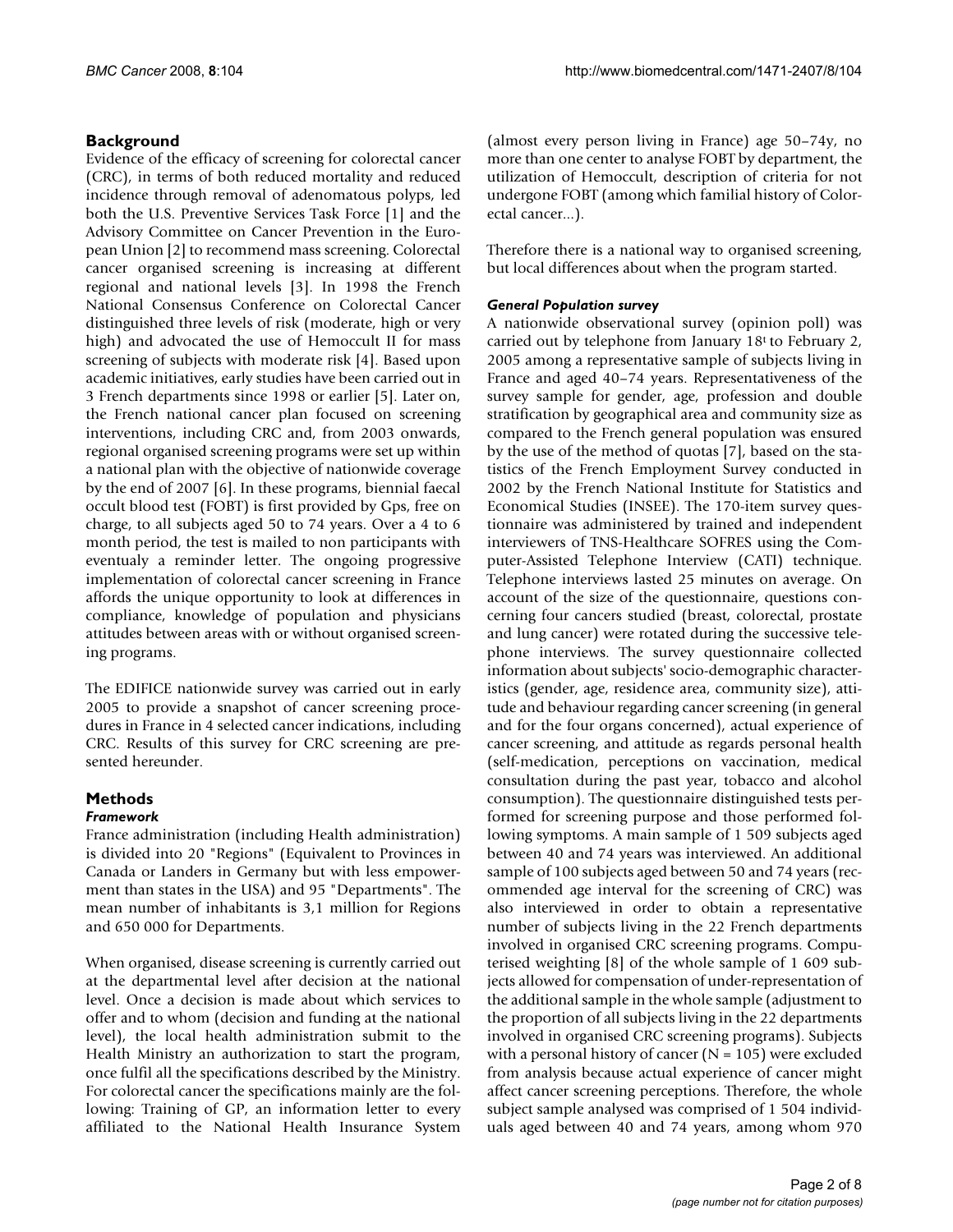subjects of both genders aged 50–74 years were interviewed for CRC screening. Precision of results for this sample was  $\pm$  3.2% with 95% confidence interval (CI).

#### *Survey among General Practitioners*

The survey (opinion poll) was carried out by telephone from January 31 to February 18, 2005 among a representative sample of French general practitioners (GPs). Representativeness of the survey sample for age and region of residence (five regions) as compared to the national population of GPs was ensured by the use of the method of quotas [7]. The 45-item survey questionnaire collected information about GPs' socio-demographic characteristics (gender, age, department of France) and their medical practice regarding screening of cancer (breast, colorectal, prostate, and lung cancer), especially perceptions on screening methods, level of screening counselling, screening tests recommended, perceived obstacles to screening, and persons'expectations about cancer screening according to GPs. Six hundred GPs were interviewed in order to obtain a sufficient number of GPs practicing in the departments of France involved in planned screening of colorectal cancer ( $N = 178$ ; 30%).

#### *Statistical analysis*

The departments were divided into two categories according to the existence or absence of an organised colorectal cancer screening program. Among the "organised" departments  $(N = 22)$ , two groups were defined according to the timing of the initial program implementation:

- more than 18 months ago: twelve "first-wave" departments (Côte-d'Or, Ille-et-Vilaine, Saône-et-Loire Charente, Indre-et-Loire, Calvados, Haut-Rhin, Hérault, Isère, Seine Saint Denis, Bouches-du-Rhône, Nord) which started in 2003 or earlier;

- about 12 months ago: ten "second wave" departments (Allier, Ardennes, Essonne, Finistère, Marne, Mayenne, Moselle, Orne, Puy-de-Dôme, Pyrénées-Orientales) which started in 2004.

Data analysis was essentially descriptive. Quantitative data were described by the means and standard deviations (SD) and categorical data by the numbers in each category and corresponding percentages. Statistical comparisons were carried out by the Student's *t* test for quantitative data, and by the Z test and the Chi-square test for the comparison of percentages and numbers, respectively, in the case of categorical data. Differences were considered statistically significant when the probability value was less than 0.05 (bilateral test). Multivariate logistic regression analyses were expressed in terms of odd ratio (OR) and 95% CI and performed using the SAS® software, version 8.2 (proc FREQ and proc LOGISTIC procedures).

#### **Results**

At the time of initiation of the EDIFICE Survey, organised screening programs proposed FOBT in 22 of 95 metropolitan departments, corresponding to an estimated 18,230,000 inhabitants in 2003 or 30% of the national population (or 4,650,000 subjects aged 50–74 years, corresponding also to 30% of the national population in the same age range).

#### *Subjects' characteristics*

The median age of the 970 interviewed subjects was 61 years, 52% were female, 42% lived in towns with > 100,000 inhabitants, 28% lived alone and 89% had visited a physician within the last 12 months.

#### *Screening tests (Table 1, 2 and 3)*

Two hundred and forty subjects (25%) reported having undergone at least one screening test for CRC. Among them, 76% declared having undergone the test based on individual initiative compared to 24% within an organised screening program. The majority (53%) declared having undergone endoscopy alone (without distinction available between colonoscopy and sigmoidoscopy), while 46% report having undergone FOBT  $\pm$  endoscopy. This trend was reversed in the 22 pilot departments (FOBT 65%; endoscopy alone 35%). Subjects in extreme age categories (50–54 and 70–74 years) declared having undergone significantly less screening tests than other categories (Table 1). Subjects living in the 22 departments with organised screening programs reported having undergone significantly more screening tests than others ( $OR = 1.99$ ; 95% CI: 1.47–2.69; p < 0.01), including 52% of them within screening programs (Table 1). In these departments, the percentage of subjects declaring having undergone a screening test significantly increased with the age of the local program, from 26% in the most recently implanted, to 37% in the first-wave departments ( $p =$ 0.03, OR =  $1.76 -$ IC 95% 1.06-2.93).

#### *Factors influencing screening test performance*

Characteristics of screened and unscreened subjects were compared. In the univariate analysis (Table 2), significantly more unscreened subjects lived alone and lived outside the 22 departments with organised screening. Significantly fewer of them had visited a gastroenterologist within the past 12 months, were concerned/motivated by screening, were afraid of CRC and had cancer or CRC cases among their relatives or friends. Lastly, unscreened subjects had significantly lower incomes than screened subjects. After multivariate logistic regression analysis, eight independent variables influenced screening (six positively and two negatively), irrespective of the test used (FOBT and/or endoscopy) (Table 3). The strongest predictive variable (OR: 5.55; 95% CI: 3.02–10.19) was to have visited a gastroenterologist within the last 12 months. However,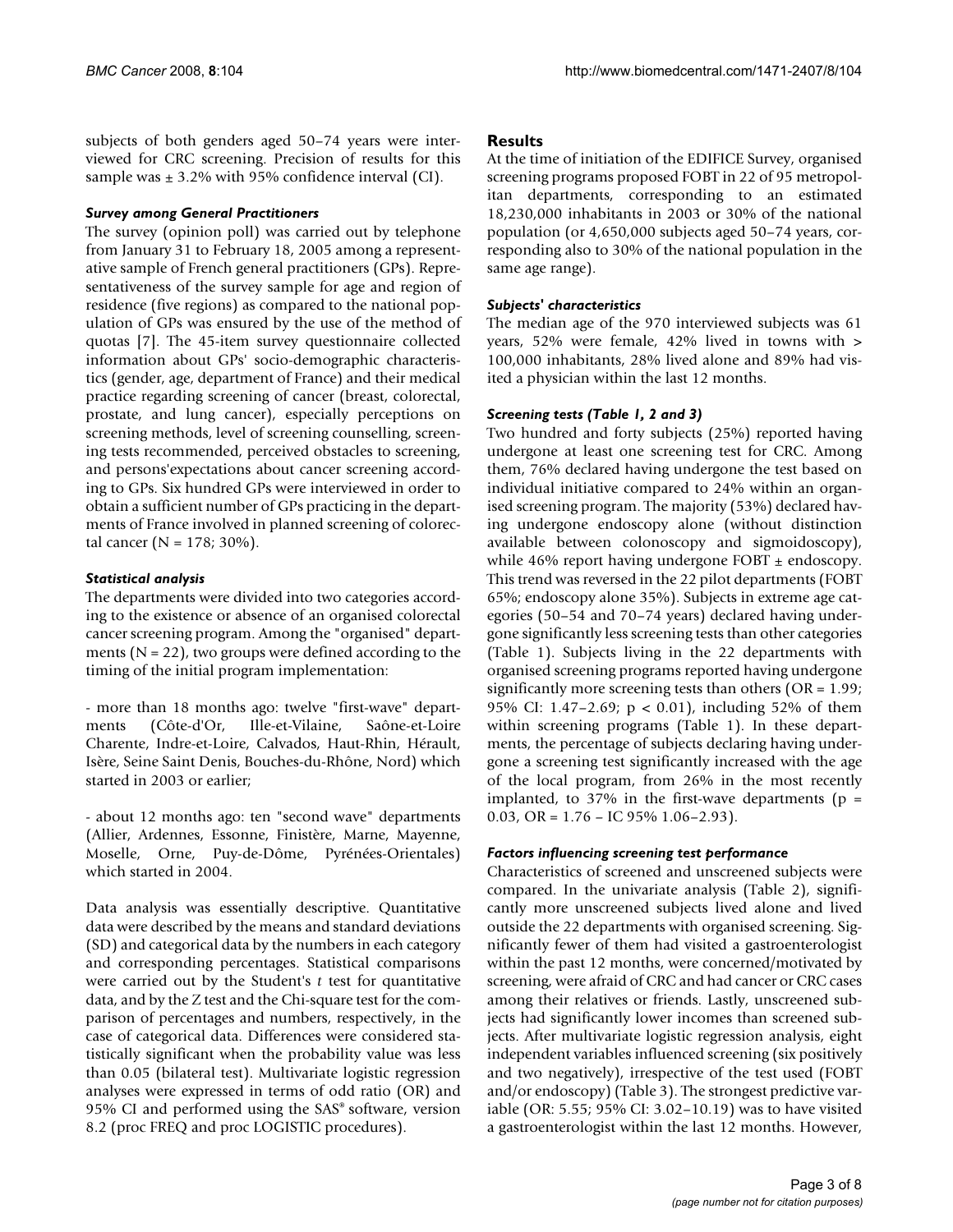|                                          |             | % of subjects declaring screening test | P value |
|------------------------------------------|-------------|----------------------------------------|---------|
| <b>ALL</b>                               | $(n = 970)$ | 25%                                    |         |
| Gender                                   |             |                                        |         |
| • Male                                   | $(n = 462)$ | 24%                                    |         |
| • Female                                 | $(n = 507)$ | 26%                                    | 0.47    |
| Age (years)                              |             |                                        |         |
| $• 50 - 54$                              | $(n = 213)$ | 19%                                    |         |
| $• 55 - 59$                              | $(n = 241)$ | 30%                                    |         |
| $.60 - 64$                               | $(n = 180)$ | 28%                                    |         |
| $•65-69$                                 | $(n = 179)$ | 27%                                    |         |
| $\cdot$ 70–74                            | $(n = 157)$ | 18%                                    | 0.01    |
| French department of residence           |             |                                        |         |
| • With organised screening               | $(n = 329)$ | 34%                                    |         |
| • Without organised screening            | $(n = 641)$ | 20%                                    | < 0.01  |
| Age of organised program                 |             |                                        |         |
| • More than 18 months ago ("first-wave") | $(n = 220)$ | $37\%$ <sup>2</sup>                    |         |
| • About 12 months ago ("second-wave")    | $(n = 109)$ | $26%^{3}$                              | 0.03    |

**Table 1: Declaration of having undergone at least one colorectal cancer screening test according to subjects characteristics.**

1including 17% of screening tests performed within organised programs

2 including221%; 410%, respectively, of screening tests performed within organised programs (p = 0.04)

when only screening with FOBT is taken into account, only four positive variables remained correlated with screening. Living in one of the 22 departments with organised screening programs was the strongest predictive variable, followed by motivation/concern for CRC screening and educational level, while the influence of gastroenterologists disappeared (Table 3).

Among the subjects declaring having been screened in the 22 pilot departments, 52% did so within an organised program and 46% based upon individual initiative. Almost all subjects (93%) who participated in mass screening programs underwent FOBT, compared to 34% of subjects screened based upon individual initiative (p < 0.01), whereas only 26% underwent endoscopy, compared to 74% (p < 0.01), respectively. Sixty-four percent of subjects who participated in mass screening programs were invited to do so through a mailing campaign from the French Health Care System ("Social Security"). Subjects in screening programs were significantly older at the time of their first screening (57.8 versus 52.3 years;  $p <$ 0.01).

| Table 3: Variables increasing the probability of being screened. Multivariate analyses |  |  |  |  |
|----------------------------------------------------------------------------------------|--|--|--|--|
|----------------------------------------------------------------------------------------|--|--|--|--|

| Variable                                                       | Odd ratio (95% CI)   |
|----------------------------------------------------------------|----------------------|
| Regardless of screening procedure (either FOBT or endoscopy)   |                      |
| Having visited a gastroenterologist within the last 12 years   | $5.55(3.02 - 10.19)$ |
| Living in the 22 departments with organised screening programs | $3.89(2.52 - 5.98)$  |
| Being concerned by CRC screening                               | $2.60$ (1.43-4.71)   |
| Being motivated by CRC screening                               | 2.26 (1.27-4.02)     |
| Being confident in screening efficacy                          | $1.98$ (1.15-3.40)   |
| Having high educational level (College or higher)              | $1.74(1.05-2.90)$    |
| Being afraid by results of screening tests                     | $0.47(0.29 - 0.77)$  |
| Living in Paris or suburb                                      | $0.37(0.15-0.92)$    |
| With FOBT ± endoscopy                                          |                      |
| Living in the 22 departments with organised screening programs | $3.91(2.49 - 6.16)$  |
| Being concerned by CRC screening                               | $3.17(1.75 - 5.72)$  |
| Having high educational level (College or higher)              | $2.03$ (1.19-3.47)   |
| Being motivated by CRC screening                               | $2.02$ (1.13-3.62)   |
| Being afraid by results of screening tests                     | $0.56(0.34 - 0.93)$  |
| Being 50-54 year old                                           | $0.40(0.19 - 0.86)$  |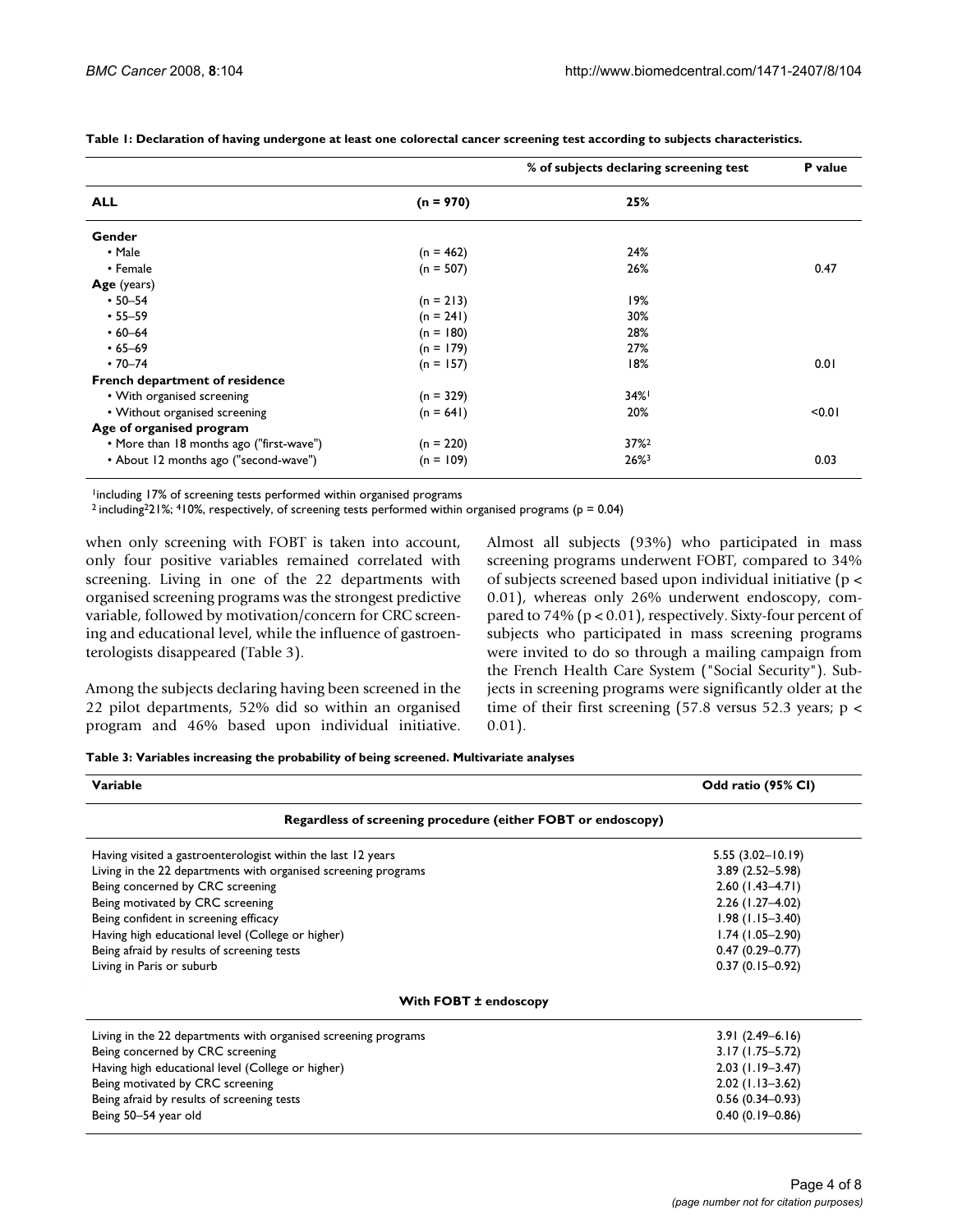|                                                                   | Model I                                                                                        | Model 2   |           |           |
|-------------------------------------------------------------------|------------------------------------------------------------------------------------------------|-----------|-----------|-----------|
|                                                                   | Regardless of screening procedure <sup>£</sup> Not screened With FOBT + endoscopy Not screened |           |           |           |
|                                                                   | $N = 132$                                                                                      | $N = 838$ | $N = 112$ | $N = 730$ |
| <b>Region:</b>                                                    |                                                                                                |           |           |           |
| Paris and around                                                  | 11%                                                                                            | 18%       | $8\%*$    | 19%       |
| West                                                              | 30%                                                                                            | 23%       | $34%$ *   | 23%       |
| South West                                                        | 5%**                                                                                           | 12%       | $6%^{**}$ | 13%       |
| Size of city:                                                     |                                                                                                |           |           |           |
| Paris or suburb                                                   | $9%$ *                                                                                         | 16%       | 7%**      | 17%       |
| Age :                                                             |                                                                                                |           |           |           |
| Being 50-54 year old                                              | 18%                                                                                            | 22%       | 12%**     | 24%       |
| Being 55-59 year old                                              | 32%                                                                                            | 24%       | 33%*      | 23%       |
| Being 70-74 year old                                              | 11%                                                                                            | 17%       | 12%       | 18%       |
| <b>Visited Physicians:</b>                                        |                                                                                                |           |           |           |
| Having visited a doctor within the last 12 years                  | 95%**                                                                                          | 88%       | 95%**     | 88%       |
| Having visited a g-e within the last 12 years                     | 22%**                                                                                          | 5%        | 8%        | 5%        |
| History of cancer:                                                |                                                                                                |           |           |           |
| Cancer(s) in family or close circle                               | 79%**                                                                                          | 66%       | $77\%$ *  | 66%       |
| Colorectal Cancer(s) in family or close circle                    | $14%$ *                                                                                        | 7%        | 8%        | 5%        |
| Other general believes:                                           |                                                                                                |           |           |           |
| I make decisions easily                                           | $66%$ *                                                                                        | 55%       | 63%       | 55%       |
| Concerning my health, I have to face up to my<br>responsibilities | 89%*                                                                                           | 82%       | 88%       | 83%       |
| Opinions/fears about cancer:                                      |                                                                                                |           |           |           |
| I think having more cancer risks than most of the                 | 28%                                                                                            | 24%       | $17%$ *   | 24%       |
| people                                                            |                                                                                                |           |           |           |
| Being afraid of colorectal cancer                                 | $64%$ *                                                                                        | 51%       | $60\%$ *  | 49%       |
| Being afraid of screening tests                                   | 22%**                                                                                          | 39%       | 24%**     | 41%       |
| Giving the adequate definition of screening                       | 63%                                                                                            | 55%       | $65%$ *   | 55%       |
| Being confident in screening efficacy                             | 83%**                                                                                          | 65%       | 80%**     | 63%       |
| Quoting FOBT as a screening test                                  | 44% **                                                                                         | 15%       | 57%**     | 14%       |
| Quoting endoscopy as a screening test                             | 67%**                                                                                          | 46%       | 47%       | 43%       |
| Opinion about colorectal cancer :                                 |                                                                                                |           |           |           |
| Being motivated by CRC screening                                  | 74%**                                                                                          | 33%       | 64%**     | 28%       |
| Being concerned by CRC screening                                  | 77%**                                                                                          | 39%       | 72%**     | 33%       |
| CRC is an important process                                       | 83%**                                                                                          | 54%       | $81%***$  | 50%       |
| In the future:                                                    |                                                                                                |           |           |           |
| Intent to do a screening test in the future                       | 58%*                                                                                           | 46%       | 74%**     | 43%       |
| -To do so in the "organised screening"                            | 14%                                                                                            | 9%        | 20%**     | 9%        |
| -Do not care                                                      | $34%$ *                                                                                        | 21%       | 42%**     | 20%       |
| <b>French department of residence:</b>                            |                                                                                                |           |           |           |
| With organised colorectal cancer screening                        | 59%**                                                                                          | 30%       | 64%**     | 30%       |

#### **Table 2: Variables increasing the probability of being screened. Univariate analyses**

£: either FOBT or endoscopy  $*$  $p$  < 0.01  $*$  $p$  < 0.05

List of variables included in the models: Gender, Age, Work status, City of living's size, Educational level, Marital status. Self-medication, Vaccination. Anxiety about his/her health. Screening of breast cancer: screnned (follow-up or not)/never screened. Having visited a GP, a gastroenterologist within the last 12 years. Attitudes towards his/her health (responsibility, take care without delay, no influence, doctor's business). History of cancer (in general and colorectal) in his/her family/close circle. Being afraid by cancer, colorectal cancer, screening tests. Being confident in screening efficacy. Being concerned, motivated by CRC screening, CRC is an important process. Year of instauration of breast cancer screening programThe existence of an organised colorectal cancer screening program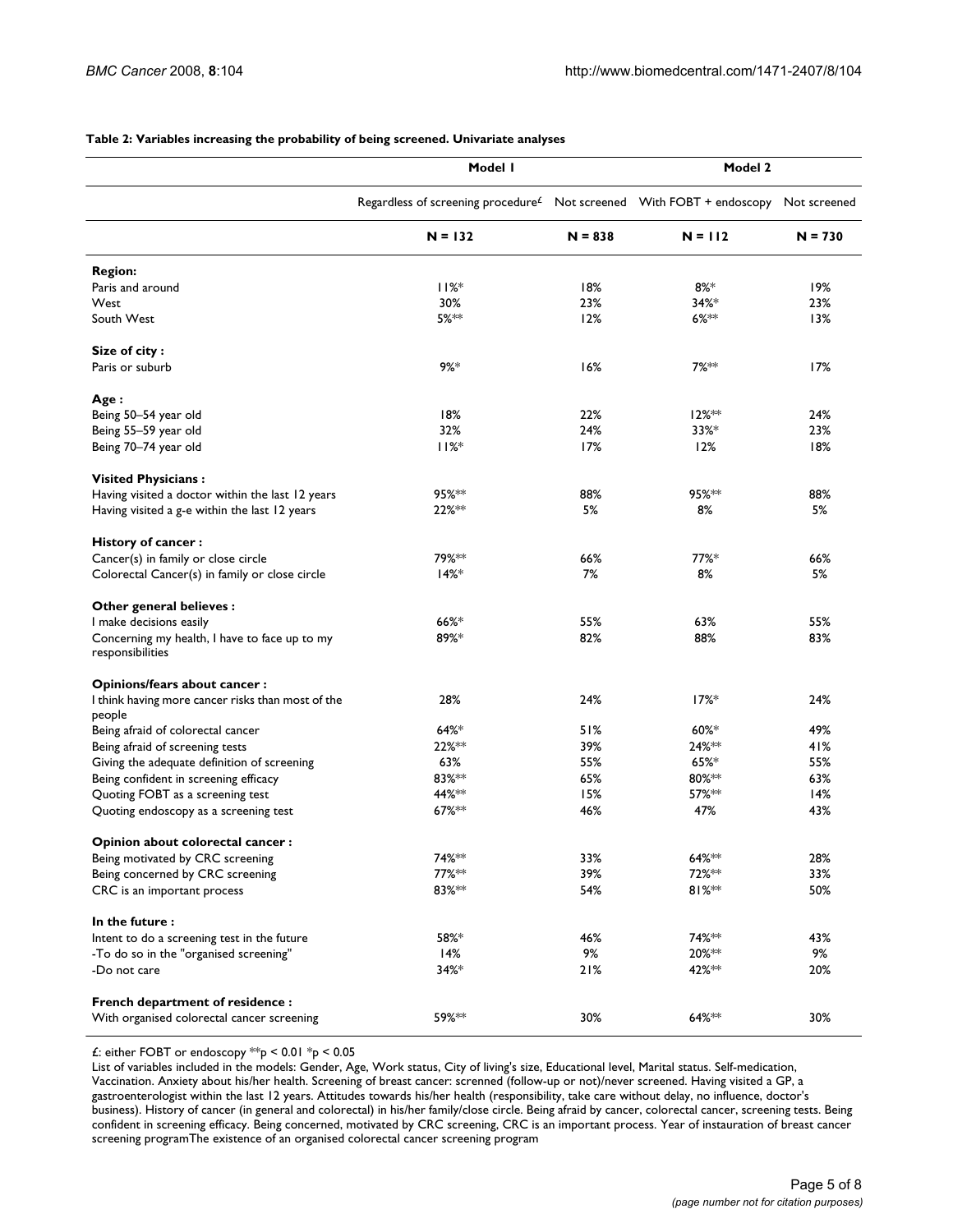#### *Perception of CRC screening by population*

Fifty-six percent of interviewed subjects gave an adequate definition of cancer screening and 88% knew that screening increases the likelihood of CRC cure. In the 22 pilot departments, 86% of interviewed subjects felt the invitation by mail was motivating and only 6% found it worrying. Individuals who did not undergo screening tests were invited to state the reason from a limited pre-established list. Few differences appeared between the two categories of departments. "Feeling of not being concerned" was lower, although not significantly, in organised departments (33% versus 38% of subjects; OR = 0.83; 95% CI: 0.59–1.16);"having no symptoms" was also not significantly lower in organised departments (17% versus 21%; OR = 0.76; 95% CI: 0.50–1.14) and "fear of the test and/ or its results" was higher in organised departments (11% versus 6%; OR = 1.97; 95% CI: 1.11-3.49).

#### *Screening attitudes and perceptions of GPs*

Eighteen percent of the 600 interviewed GPs reported recommending a screening test for CRC systematically to their patients aged 50–74 years, while others declared to "often" (48%), "seldom" (28%), or "never" (6%) recommend doing so. The proportion of GPs who reported systematically recommending a test was higher in the 22 pilot departments than in other departments (29% versus 13%;  $p < 0.01$ ) and increased, but not significantly, with the age of the local program (26% in the "second-wave" departments, and 30% in the first wave depârtments;  $p =$ NS, OR = 1.20 – IC95% 0.58–2.51). The main reasons given by GPs for not systematically recommending screening tests (Table 4) were the belief that screening should be restricted to subjects at risk (28%) and the feeling that they were not associated to the general program (19%). On the contrary, GPs considered that patients' reluctance to perform screening tests is related to fear of results (16%), feeling of not being concerned (11%), non-recommendation by GP (9%) or lack of information (8%).

#### **Discussion**

The EDIFICE nationwide survey was carried out to provide a snapshot of cancer screening procedures in France in 4 selected cancer indications, including CRC. This survey relies on self-reported data and does not report the actual incidence of screening tests for CRC. Though the questionnaire was discriminative for true screening, it is likely that some of the reported "screening tests" were actually diagnostic tests following discrete symptoms, especially for tests performed based on physician's prescription. Self-report accuracy of screening tests may be test-dependent and FOBT has been shown to be underreported [9] but also over-reported [10]. Nevertheless, self-reported screening behaviour is generally fairly accurate [11,12], and many publications rely upon this. However, this survey does have limitations inherent to the design (cross-sectional) or a limited generalizability due to the economic and organisational French background.

The first observation of this survey is the low rate (25%) of reported screening for CRC in France in the target population aged 50–74 years, in contrast with a high level of scientific evidence and official recommendation [1,2]. This low rate is close to [13,14] rates observed in other Western countries, but significantly lower than the figures in recent publications. For instance in 2004, the rate for US adults above 50 y who reproted receiving either a FOBT within one year or an endoscopic examination within 10 years is 57.1% [15].

In contrast to other developed countries [13], the financing of screening tests, whether they are performed individually or within an organised program, is not an issue, since they are all paid for by the French Health Care System.

The second point is the influence of locally organised screening programs on screening attitudes of both population and GPs. The rate of subjects reporting having been screened (either individually or through screening pro-

|  |  | Table 4: Reasons given by the Gps for not systematically give the recommendation for screening. $N = 492$ |  |
|--|--|-----------------------------------------------------------------------------------------------------------|--|
|  |  |                                                                                                           |  |

| <b>Reasons</b>                                                    | Rate      |
|-------------------------------------------------------------------|-----------|
| Recommendation to âtients at risk only                            | 28%       |
| Not enough involved in the process by official institutions       | 19%       |
| The ration costs/benefit is high                                  | 9%        |
| The difference between costs & benefit is low                     | 9%        |
| Neglect                                                           | 8%        |
| The National Health Insurance is in charge of this recommendation | 5%        |
| Patient's choice                                                  | 4%        |
| Difficulty of the realisation $-$ The screening tests are uneasy  | 4%        |
| Screening tests are not very efficient                            | 3%        |
| It is gastroenterologist's role                                   | $\leq$  % |
| Other reasons (others priorities)                                 | 4%        |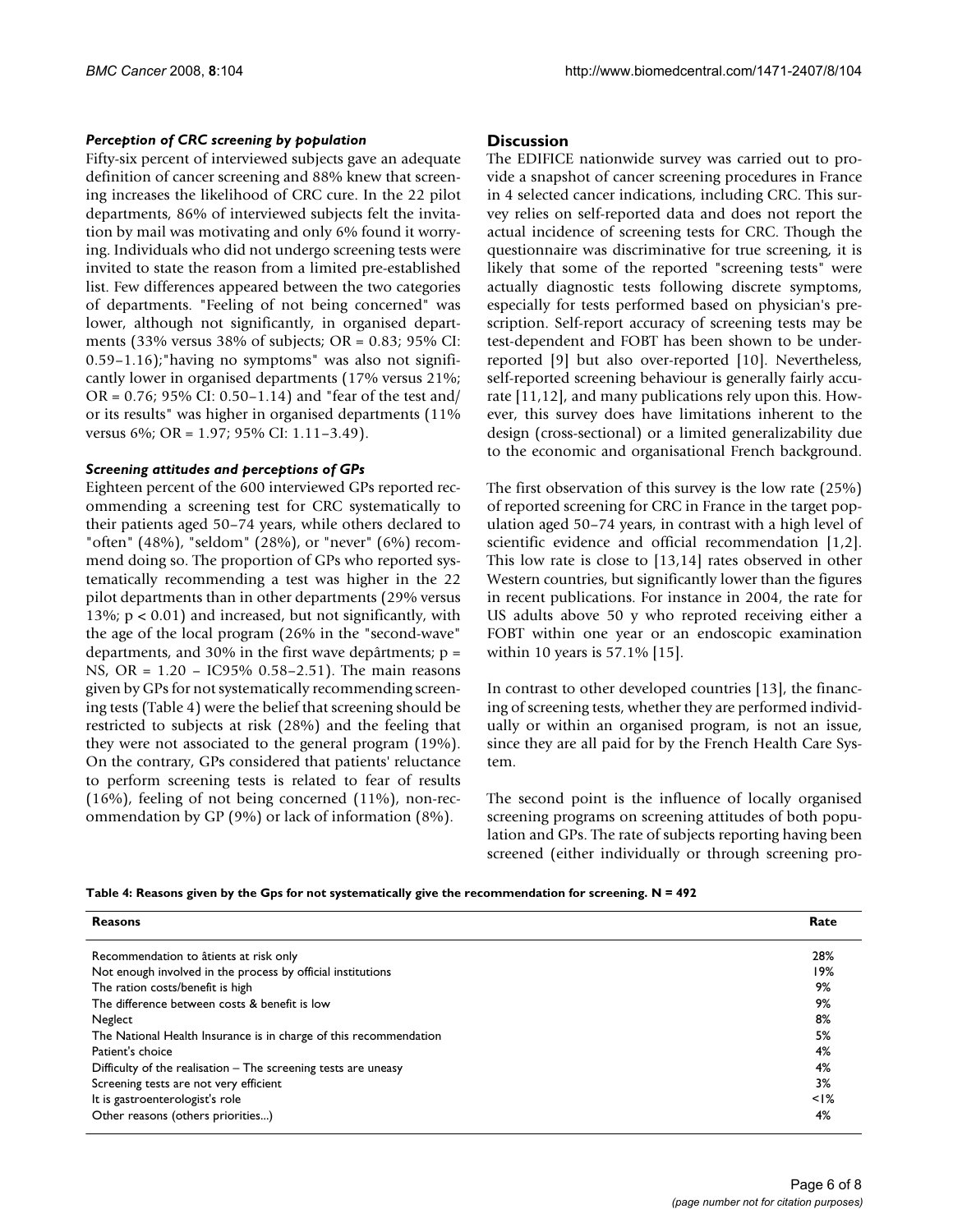grams), the rate of GPs systematically recommending CRC screening, the proportion of subjects screened undergoing FOBT, compared to endoscopy, as well as that of subjects having performed a test within the last two years, were all increased in departments where an organised screening program exists. Organised cancer screening is indeed assumed to be more effective than opportunistic screening [16]. Furthermore, it has been shown to improve guideline compliance, especially with regard to the adequacy of examinations that should follow positive FOBT [16-18], and therefore are likely to protect subjects from the risk of poor-quality screening practices and to guarantee screening cost-effectiveness [16].

The most important finding of our survey is that the existence of an organised local screening program is the strongest independent predictive factor of performing a screening test in the logistic regression analysis (Table 3). When only FOBT is considered, almost 4 times subjects living in the 22 pilot departments reported undergoing screening tests than those living in other departments and it is anticipated that this difference will grow over time with program implantation. Furthermore, living in a pilot department is almost twice as predictive as educational level (Table 3). This finding suggests that the implementation of organised screening programs minimizes inequality for CRC screening. When either FOBT or endoscopy are considered, the strongest predictive factor is having consulted a gastroenterologist within the last 12 months. This should be put into perspective with the role of endoscopy in individually-based screening procedures. The fact that having consulted a gastroenterologist is no longer an associated factor when considering FOBT and endoscopy minimize the risk of transposition of cause and effect (visits prompted by FOBT).

Within departments where organised programs are implemented the declaration rate of screening tests (37 versus 26%), the reported rate of participation in the local program (21 versus 10%) and the reported systematic recommendation by GPs of performing screening tests (30 versus 26%) were higher in departments in which the local program was first implanted than in those in which it was set up recently. These correlations are likely to be explained by the educational role of organised programs and solicitation of population and physicians. The fact that a decreasing rate of subjects wrongly assume that having no symptoms is a reason for not performing a screening test, supports this assumption. In a US survey, "lack of awareness" and "not recommended by a doctor" were the most common barriers to CRC screening and similarly are decreasing with time [19]. Moreover, the participation rate in screening in the "scout" departments is close to the objective of 50% participation as set in the French Cancer Plan established by the French Health Ministry, and may be the maximum achievable rate with such programs. Nevertheless, these "scout" departments, in which mass screening was initiated based on academic initiative, may be more highly implicated in screening and cannot necessarily be extrapolated to other departments according to national directives.

The role of GPs is important for individual screening practices [19] particurlarly for long term compliance [20]. In France in 2005, only 18% of them systematically recommended CRC screening tests and an additional 48% "often" recommended them. This compares with 59% of GPs recommending tests in a Canadian survey [21]. Surprisingly, the level of knowledge about CRC screening of the general population and GPs seems correlated and similarly influenced by organised local programs. Other yet undetermined disease- or test-related factors may negatively influence CRC screening. It has been shown, for instance, that in a cohort of well informed women, fewer undergo FOBT than mammography for cancer screening [22].

#### **Conclusion**

The rate of CRC screening testing is still low in France, but is expected to increase regularly with the nationwide implementation of mass screening programs, which are likely to be the main factor influencing subjects to undergo, and GPs to systematically recommend, screening tests. Nevertheless, the rate of screening test performance in the areas with the oldest organised programs (> 6 years), about 50%, could be the highest rate achievable with time using this kind of organisation. This could still be considered as insufficient. Further public health research is warranted to clarify remaining barriers and improve the methods of informing the population and GPs [23].

#### **List of abbreviations**

CRC: Colorectal Cancer. GP: general practionner. OR: Odd Ratio. FOBT: faecal occult blood test. CI: confidence interval

#### **Competing interests**

The survey was funded by a grant of ROCHE, Neuilly-sur-Seine, France, and the member of the Edifice committee (all the co-authors of this contribution) received honorarium from Roche.

#### **Authors' contributions**

FE contributed to the design of the survey, to the data analysis, attented all working cession and drafted the manuscript. LC contributed to the design of the survey, to the data analysis, attented all working cession and reviewed the manuscript. ACB contributed to the data analysis, attented all working cession and reviewed the